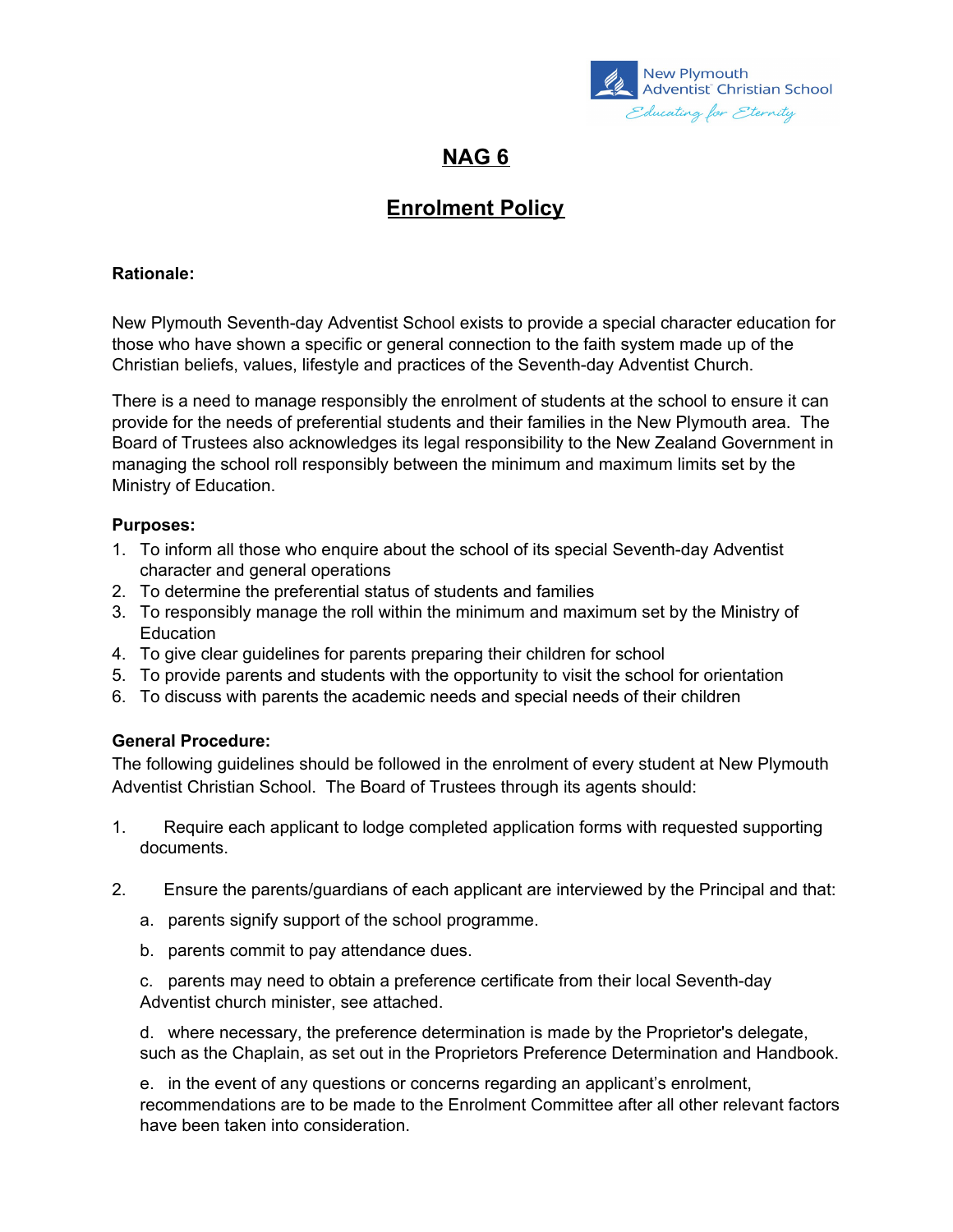3. Determine whether the applicant is a preferential or non-preferential student within the meaning of the Education and Training Act 2020, Schedule 6. All parents/guardians applying for enrolment for their child will need to have had their preference status determined by the Proprietor's delegate.

a. **Particular:** A preferred student is one whose parents or guardians "have established a particular relationship with the special Seventh-day Adventist character of the school."

b. **General:** A preferred student is one whose parents or guardians "have established a general relationship with the special character of the school."

c. **Non preference:** The percentage (10%) of non-preference students for this school is set within the school's Integration Agreement (8 non-preference students)

4. Establish that the child has reached 5 years of age.

5. Establish whether the applicant has special needs and determine whether the school has the resources and teachers and the expertise, to meet those needs, both academic and behavioural.

6. Provide each applicant with written notification as to whether the application is accepted or rejected.

7. Recommend where appropriate, and following consultation with pre-school administrators, parents and school staff, specific intake dates during the school year.

8. Consult with the Chaplain and SDA church pastor a schedule whereby there is regular visitation of the home by the chaplain, pastor, principal or staff member.

9. Ensure the admissions register records the preference or non-preference status of the student.

10 The board may refuse the enrolment of any person whose parents do not accept the aims, purposes, and objectives that constitute the School's designated special Seventh-day Adventist character.

11. Adhere to the maximum roll approved by the Ministry of Education of 75 spaces, as specified in the integration agreement for the school.

## **Special Circumstances Procedure**

Seventh-day Adventist students and families who have transferred unexpectedly into the area and have therefore been unable to apply ahead of time for enrolment will be processed in the following manner:

- 1. Meet with the Principal (and Chaplain if necessary), to determine Preferential status and be oriented to the school
- 2. Where the family and pupil are clearly preferential, the Principal accepts the student
- 3. Parents and students meet with the teacher
- 4. The name and decision to accept the student is ratified at the next Board of trustees meeting

## **Maximum Roll Priority Procedure**

The school's roll will be managed within the maximum roll prescribed in the school's integration agreement (or within the agreed school capacity of 75 spaces, if this is lower than the maximum roll). When the school is about to reach maximum roll the following priority criteria shall apply: